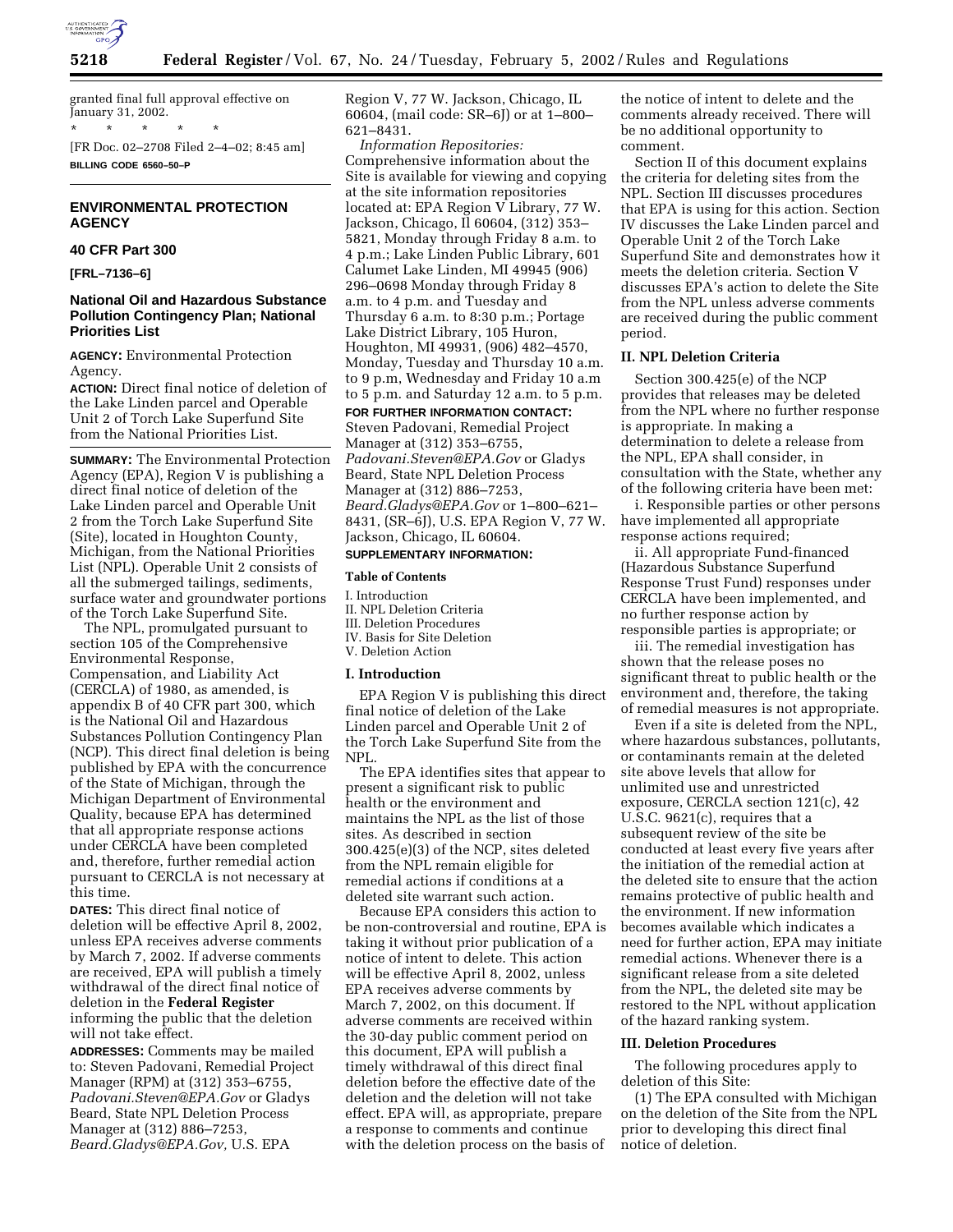(2) Michigan concurred with deleting these portions of the Site from the NPL.

(3) Concurrently with the publication of this direct final notice of deletion, a notice of intent to delete is published today in the ''Proposed Rules'' section of the **Federal Register**, as well as is being published in a major local newspaper of general circulation at or near the Site, and is being distributed to appropriate federal, state, and local government officials and other interested parties. The newspaper notice announces the 30-day public comment period concerning the notice of intent to delete the Site from the NPL.

(4) The EPA placed copies of documents supporting the deletion in the site information repositories identified above.

(5) If adverse comments are received within the 30-day public comment period on this document EPA will publish a timely notice of withdrawal of this direct final notice of deletion before its effective date and will prepare a response to comments and continue with a decision on the deletion based on the notice of intent to delete and the comments already received.

Deletion of a site from the NPL does not itself create, alter, or revoke any individual's rights or obligations. Deletion of a site from the NPL does not in any way alter EPA's right to take enforcement actions, as appropriate. The NPL is designed primarily for informational purposes and to assist EPA management. Section 300.425(e)(3) of the NCP states that the deletion of a site from the NPL does not preclude eligibility for future response actions should future conditions warrant such actions.

## **IV. Basis for Site Deletion**

The following information provides EPA's rationale for these Partial Site deletions from the NPL:

#### *Site Description*

The Torch Lake Superfund Site (the Site) is located on the Keweenaw Peninsula in Houghton County, Michigan. The Site includes Torch Lake, the west shore of Torch Lake, the northern portion of Portage Lake, the Portage Lake Canal, Keweenaw Waterway, the North Entry to Lake Superior, Boston Pond, Calumet Lake, and other areas associated with the Keweenaw Basin. Tailing piles and slag piles deposited along the western shore of Torch Lake, Northern Portage Lake, Keweenaw Waterway, Lake Superior, Boston Pond, and Calumet Lake are also included as part of the Site. Tailing piles are located at Lake Linden, Hubbell/Tamarack City, Mason,

Calumet Lake, Boston Pond, Michigan Smelter, Isle-Royale, Dollar Bay, and Gross Point. Slag piles are located at Quincy Smelter and Hubbell City.

#### *Site History*

Torch Lake was the site of copper milling and smelting facilities and operations for over 100 years. The lake was a repository of milling wastes, and served as the waterway for transportation to support the mining industry. The first mill opened on Torch Lake in 1868. At the mills, copper was extracted by crushing or ''stamping'' the rock into smaller pieces and driving them through successively smaller meshes. The copper and crushed rock were separated by gravimetric sorting in a liquid medium. The copper was sent to a smelter. The crushed rock particles, called ''tailings,'' were discarded along with mill processing water, typically by pumping into the lakes.

Mining output, milling activity, and tailing production peaked in the Keweenaw Peninsula in the early 1900s to 1920. All of the mills at Torch Lake were located on the west shore of the lake and many other mining mills and smelters were located throughout the Keweenaw Peninsula. In about 1916, advances in technology allowed recovery of copper from tailings previously deposited in Torch Lake. Dredges were used to collect submerged tailings, which were then screened, recrushed, and gravity separated. An ammonia leaching process involving cupric ammonium carbonate was used to recover copper and other metals from conglomerate tailings. During the 1920s, chemical reagents were used to further increase the efficiency of reclamation. The chemical reagents included lime, pyridine oil, coal tar creosotes, wood creosote, pine oil, and xanthates. After reclamation activities were complete, chemically treated tailings were returned to the lakes. In the 1930s and 1940s, the Torch Lake mills operated mainly to recover tailings in Torch Lake. In the 1950s, copper mills were still active, but by the late 1960s, copper milling had ceased.

Over 5 million tons of native copper was produced from the Keweenaw Peninsula and more than half of this was processed along the shores of Torch Lake. Between 1868 and 1968, approximately 200 million tons of tailings were dumped into Torch Lake filling at least 20 percent of the lake's original volume.

In June 1972, a discharge of 27,000 gallons of cupric ammonium carbonate leaching liquor occurred into the north end of Torch Lake from the storage vats at the Lake Linden Leaching Plant. The

Michigan Water Resources Commission (MWRC) investigated the spill. The 1973 MWRC report discerned no deleterious effects associated with the spill, but did observe that discoloration of several acres of lake bottom indicated previous discharges.

In the 1970s, environmental concern developed regarding the century-long deposition of tailings into Torch Lake. High concentrations of copper and other heavy metals in Torch Lake sediments, toxic discharges into the lakes, and fish abnormalities prompted many investigations into long- and short-term impacts attributed to mine waste disposal. The International Joint Commission's Water Quality Board designated the Torch Lake basin as a Great Lakes Area of Concern (AOC) in 1983. Also in 1983, the Michigan Department of Public Health announced an advisory against the consumption of Torch Lake sauger and walleye fish due to tumors of unknown origin. The Torch Lake Site was proposed for inclusion on the National Priorities List (NPL) in October of 1984. The Site was placed on the NPL in June 1986. The Torch Lake Site is also on the list of sites identified under Michigan's Natural Resources and Environmental Protection Act 451 Part 201.

A Draft Remedial Action Plan (RAP) for the Torch Lake AOC was developed by Michigan Department of Natural Resources (MDNR) in October 1987 to address the contamination problems and to recommend the remedial action for Torch Lake. Revegetation of lakeshore tailings to minimize air-borne particulate matter was one of the recommended remedial actions in the RAP.

Attempts to establish vegetation on the tailing piles in Hubbell/Tamarack City have been conducted since the 1960s to stabilize the shoreline and to reduce air particulate from tailings. It has been estimated that 40 to 50 percent of tailings in this area are vegetated. The Portage Lake Water and Sewage Authority have been spray-irrigating sewage sludge on tailings in Mason City to promote natural vegetation.

## *Remedial Investigation and Feasibility Study (RI/FS)*

On May 9, 1988, Special Notice Letters were issued to Universal Oil Products (UOP) and Quincy Mining Co. to perform a Remedial Investigation/ Feasibility Study (RI/FS). UOP is the successor corporation of Calumet Hecla Mining Company which operated its milling and smelting on the shore of Lake Linden and disposed the generated tailings in the area. Quincy Mining Co. conducted smelting operations in the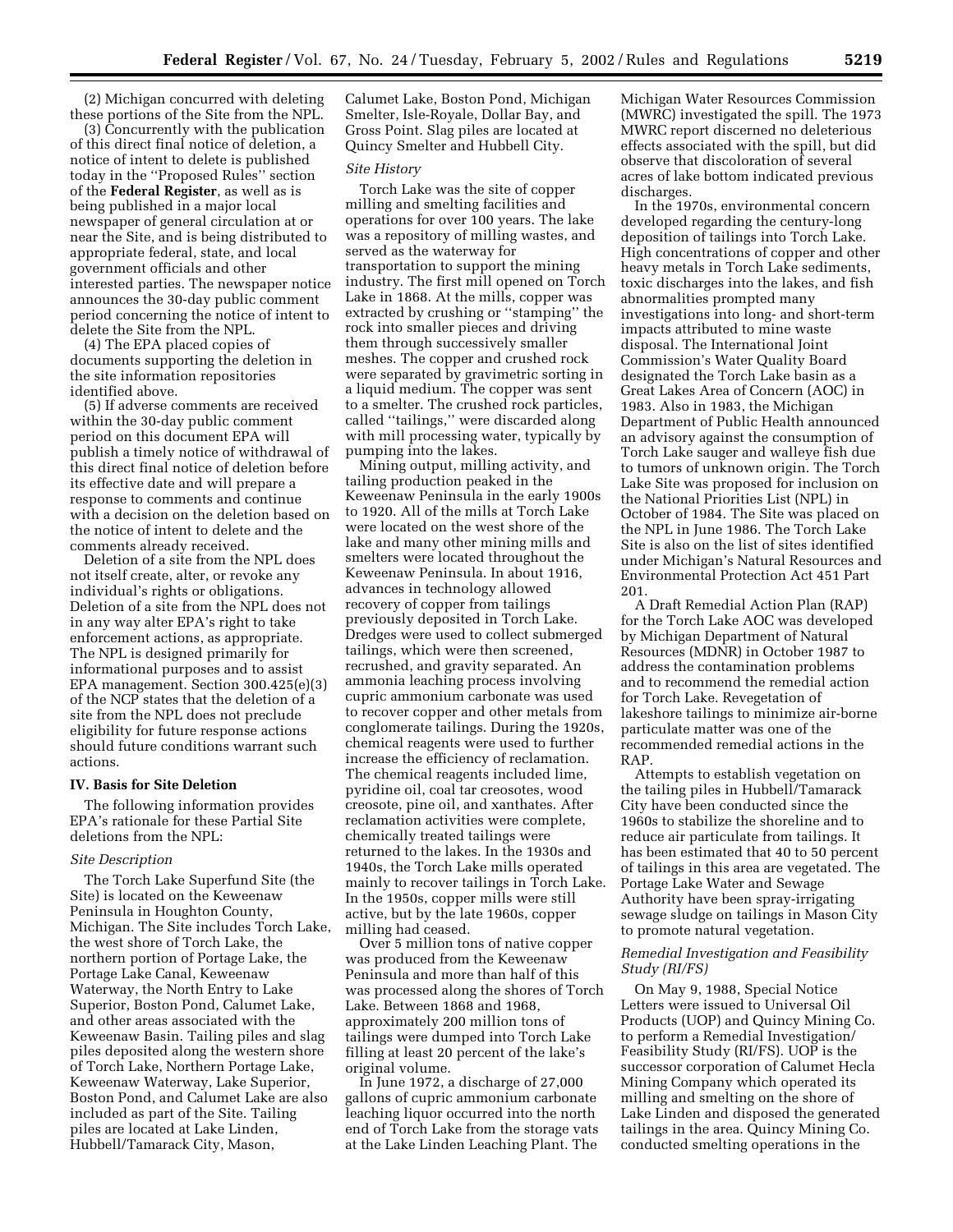Hubbell area and disposed of tailings. On June 13, 1988, a Notice Letter was issued to Quincy Development Company, which was the current owner of a tailing pile located on the lake shore of Mason City. Negotiations for the RI/ FS Consent Order with these Potentially Responsible Parties (PRPs) were not successful due to issues such as the extent of the Site, and the number of PRPs. Subsequently, U.S. EPA contracted with Donohue & Associates in November 1988 to perform the RI/FS at the Site.

On June 21, 1989, U.S. EPA collected a total of eight samples from drums located in the Old Calumet and Hecla Smelting Mill Site near Lake Linden, the Ahmeek Mill Site near Hubbell City, and the Quincy Site near Mason. On August 1, 1990, nine more samples were collected from drums located above the Tamarack Site near Tamarack City. Based on the results of these samples, U.S. EPA determined that some of these drums may have contained hazardous substances. During the week of May 8, 1989, the U.S. EPA also conducted ground penetrating radar and a subbottom profile (seismic) survey of the bottom of Torch Lake. The area in which this survey was conducted is immediately off-shore from the Old Calumet and Hecla Smelting Mill Site. The survey located several point targets (possibly drums) on the bottom of Torch Lake. Based on the drum sampling results and seismic survey, U.S. EPA executed an Administrative Order by Consent, dated July 30, 1991, which required six companies and individuals to sample and remove drums located on the shore and lake bottom. Pursuant to the Administrative Order, these entities removed 20 drums with unknown contents off-shore from the Peninsula Copper Inc., and the Old Calumet and Hecla Smelting Mill Site in September 1991. A total of 808 empty drums were found in the lake bottom. These empty drums were not removed from the lake bottom. A total of 82 drums and minor quantities of underlying soils were removed from the shore of Torch Lake. The removed drums and soils were sampled, over packed, and disposed offsite at a hazardous waste landfill.

Due to the size and complex nature of the Site, three OUs have been defined for the Site. OU I includes surface tailings, drums, and slag piles on the western shore of Torch Lake. Approximately 500 acres of tailings are exposed surficially in OU I. The Lake Linden parcel is included in OU I, as well as the Hubbell/Tamarack and Mason parcels.

OU II includes groundwater, surface water, submerged tailings and sediment in Torch Lake, Portage Lake, the Portage channel, and other water bodies at the site.

OU III includes tailing and slag deposits located in the north entry of Lake Superior, Michigan Smelter, Quincy Smelter, Calumet Lake, Isle-Royale, Boston Pond, and Grosse-Point(Point Mills).

Remedial Investigations (RIs) have been completed for all three operable units. The RI and Baseline Risk Assessment (BRA) reports for OU I was finalized in July 1991. The RI and BRA reports for OU III were finalized on February 7, 1992. The RI and BRA reports for OU II were finalized in April 1992. The Ecological Assessment for the entire Site was finalized in May 1992.

## *Record of Decision Findings*

A Record of Decision (ROD) was completed to select remedial actions for OU I and III on September 30, 1992. A ROD was completed to select remedial actions for OU II on March 31, 1994.

The remedies primarily address ecological impacts. The most significant ecological impact is the severe degradation of the benthic communities in Torch Lake as a result of metal loadings from the mine tailings. The remedial action required that the contaminated stamp sands (tailings) and slag piles contributing to site-specific ecological risks at the Torch Lake Superfund Site (OUI & OUIII) be covered with a soil and vegetative cover as identified in the RODs for this Site and as documented in the Final Design Document dated September 10, 1998. No further response action was selected for OU II. OU II will be allowed to undergo natural recovery and detoxification.

In addition, the RODs for OU I and OU III required long-term monitoring of Torch Lake to assess the natural recovery and detoxification process after the remedy was implemented. Torch Lake was chosen as a worst-case scenario to study the recovery process. It was assumed that other affected water bodies would respond as well, or better, than Torch Lake to the implemented remedy.

## *Response Actions*

A final design for OU I and OU III was completed in September 1998. Also in September 1998, U.S. EPA obligated \$15.2 million for the implementation of the selected remedies for OU I and OU III. As of January 1, 2001, the remedial actions at the Lake Linden and Hubbell/ Tamarack City portions of OU I have been completed.

# *Operation and Maintenance*

As mention above, the RODs for OU I & OU III required long-term monitoring of Torch Lake to assess the natural recovery and detoxification process after the remedy was implemented. Other O & M activities include site inspections, repairs and fertilization of the vegetative cover, if necessary. Based on site inspections conducted during Summer 2001, repairs and fertilization of the soil and vegetative cover at the Lake Linden parcel are no longer necessary.

#### *Five-Year Review*

Because hazardous substance will remain at the Site above levels that allow for unrestricted use and unlimited exposure. The EPA will conduct periodic reviews at this Site. The review will be conducted pursuant to CERCLA section 121 (c) and as provided in the current guidance on Five Year Reviews; OSWER Directive 9355.7–03B-P, Comprehensive Five-Year Review Guidance, June 2001. The first five-year review for the Torch Lake Site is scheduled for September 2003.

#### *Community Involvement*

Public participation activities have been satisfied as required in CERCLA section 113(k), 42 U.S.C. 9613(k), and CERCLA section 117, 42 U.S.C. 9617. Documents in the deletion docket which EPA relied on for recommendation of the deletion from the NPL are available to the public in the information repositories.

#### **V. Deletion Action**

The EPA, with concurrence from the State of Michigan, has determined that all appropriate responses under CERCLA for the Lake Linden parcel and OU II have been completed, and that no further response actions under CERCLA are necessary. Therefore, EPA is deleting the Lake Linden parcel and Operable Unit 2 of the Torch Lake Superfund Site from the NPL.

Because EPA considers this action to be non-controversial and routine, EPA is taking it without prior publication. This action will be effective April 8, 2002, unless EPA receives adverse comments by March 7, 2002. If adverse comments are received within the 30-day public comment period, EPA will publish a timely withdrawal of this direct final notice of deletion before the effective date of the deletion and it will not take effect. EPA will prepare a response to comments and as appropriate continue with the deletion process on the basis of the notice of intent to delete and the comments already received. There will be no additional opportunity to comment.